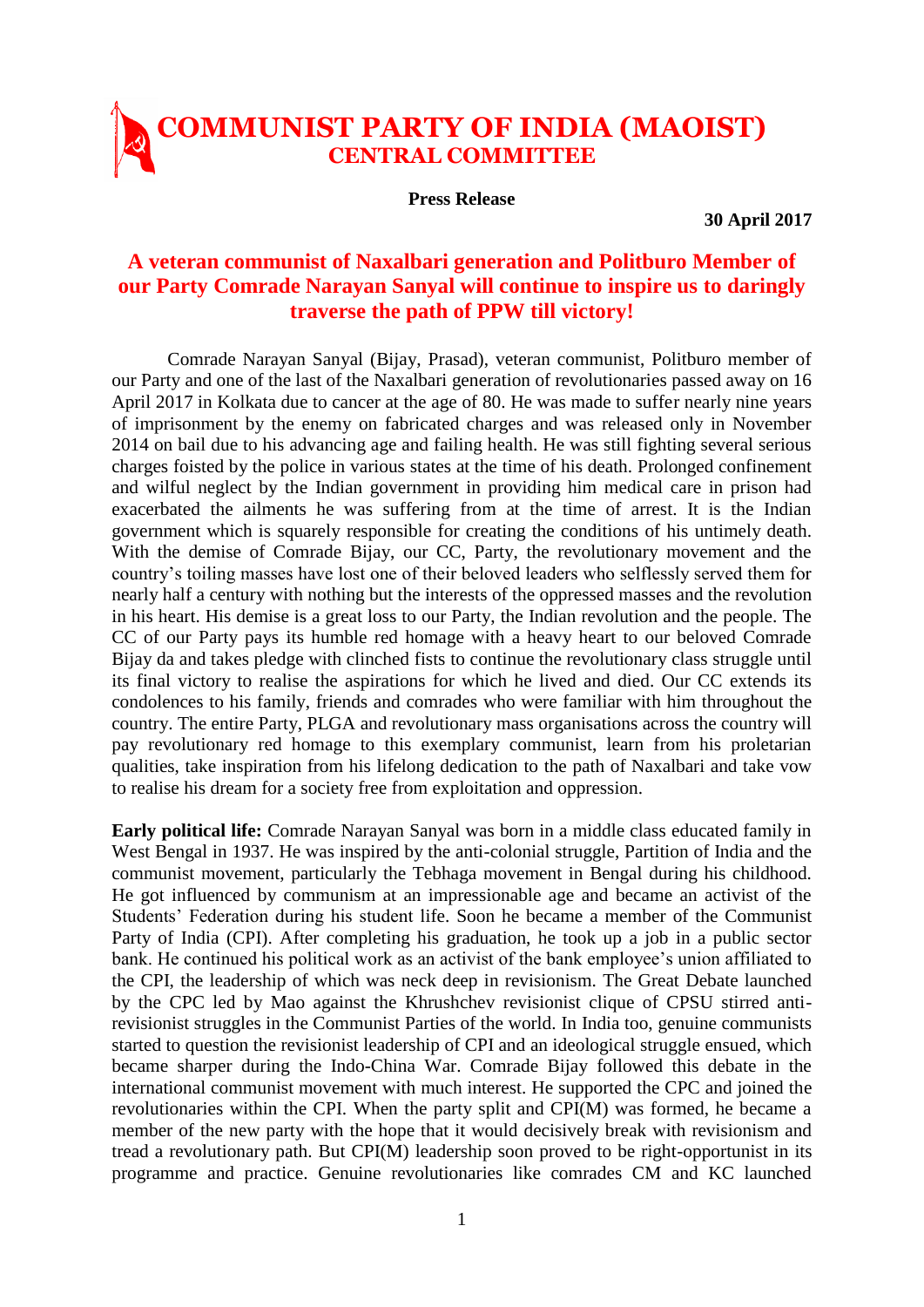scathing criticisms against it. The historic Eight Documents of Comrade CM in particular had a galvanizing effect on the followers of the revolutionary path who upheld Mao Tse-tung Thought and the CPC. Comrade Bijay was greatly influenced by this bitter ideological struggle in the CPI(M). The struggle intensified in the backdrop of the GPCR and the growing revolutionary crisis in the country, culminating in the outbreak of the glorious revolutionary peasant uprising of Naxalbari. Comrade Bijay firmly supported CM's revolutionary line and hailed the revolutionary peasants of Naxalbari. Breaking all ties with CPI(M), he jumped into revolutionary activities. He became a member of the newly-formed CPI(ML). Soon thereafter, Comrade Bijay gave up his bank job and became a Professional Revolutionary. To expand the flames of Naxalbari and with a perspective of building base areas, the leadership of CPI(ML) sent him to rural Bihar in the late 1960s to organise the peasantry reeling under feudal oppression. The tremors created by Naxalbari had already fuelled the anti-feudal struggle in Bihar and comrade Bijay fully immersed himself in this struggle. Hundreds of comrades were martyred in the attacks by the landlord's goons and the police during 1969-1972 throughout the country, while thousands were arrested as a part of severe state repression. He stood firm upholding the line of Naxalbari in this difficult situation and fought back the revisionist line that raised its ugly head. He firmly led the fight against the splittist, right-opportunist and liquidationist line of Satyanarayan Singh (who was a CCM and PBM of ML Party) and boldly upheld the line of Naxalbari in 1971-72. After SNS's betrayal of the Party and the movement, Comrade Bijay became the Secretary of the Bihar State Committee. But due to his arrest within a short period in 1972, he did not get the opportunity to guide the movement for long in Bihar and develop it.

**Role in the unity of revolutionary forces and the formation of CPI(ML)PU**: After his arrest, Comrade Bijay was first lodged in a jail in Bihar and later in Bengal. He faced brutal torture in police custody, but remained firm and inspired others to boldly face the enemy. Along with several other leading comrades, he and other revolutionaries withstood many attacks orchestrated by the jail authorities. With them, he led many struggles of the jail inmates on many demands including for the rights of the political prisoners. Comrade Narayan Sanyal built close relations with like-minded comrades in jail like Comrade Parimal Sen [(Ajay), who became a CCM of CPI(Maoist)] and Comrade Ajit [who became a member of West Bengal State Committee, CPI(Maoist)] and some other leading cadre. They collectively reviewed the revolutionary movement led by the CPI(ML) so far and developed similar ideas on some basic issues. Based on this, they came to an understanding about uniting with genuine revolutionaries on a common basis if any genuine Party was already functioning. In an atmosphere when right-opportunists were carrying out ruthless attacks on CPI(ML)'s line, CM's role, splits, disunity and demoralisation stalked the revolutionary camp after the martyrdom of Comrade CM and setback of Naxalbari, Comrade Bijay played a very important role in making efforts to unite the genuine revolutionary forces from jail and rebuild the movement.

After the Emergency was lifted, Comrade Bijay and a large number of comrades came out of the jails. He and the like-minded comrades soon made earnest efforts to hold talks with the genuine revolutionary groups and individuals to unite on the basis of the line adopted by the Eighth Congress of CPI(ML) and on their past review of the movement. But those efforts did not bring the desired results. They realised that their efforts would not materialise much unless they developed the revolutionary moment on the basis of their review. This realisation led them to hold a Conference in November 1978. Three important documents that dealt with the historic significance of CPI(ML), on Unity, and on the 'line' of annihilation were adopted and a new Party CPI(ML) (Party Unity) was formed in this historic Conference. A COC to lead the Party was elected and Comrade Bijay became its member. The Party decided to build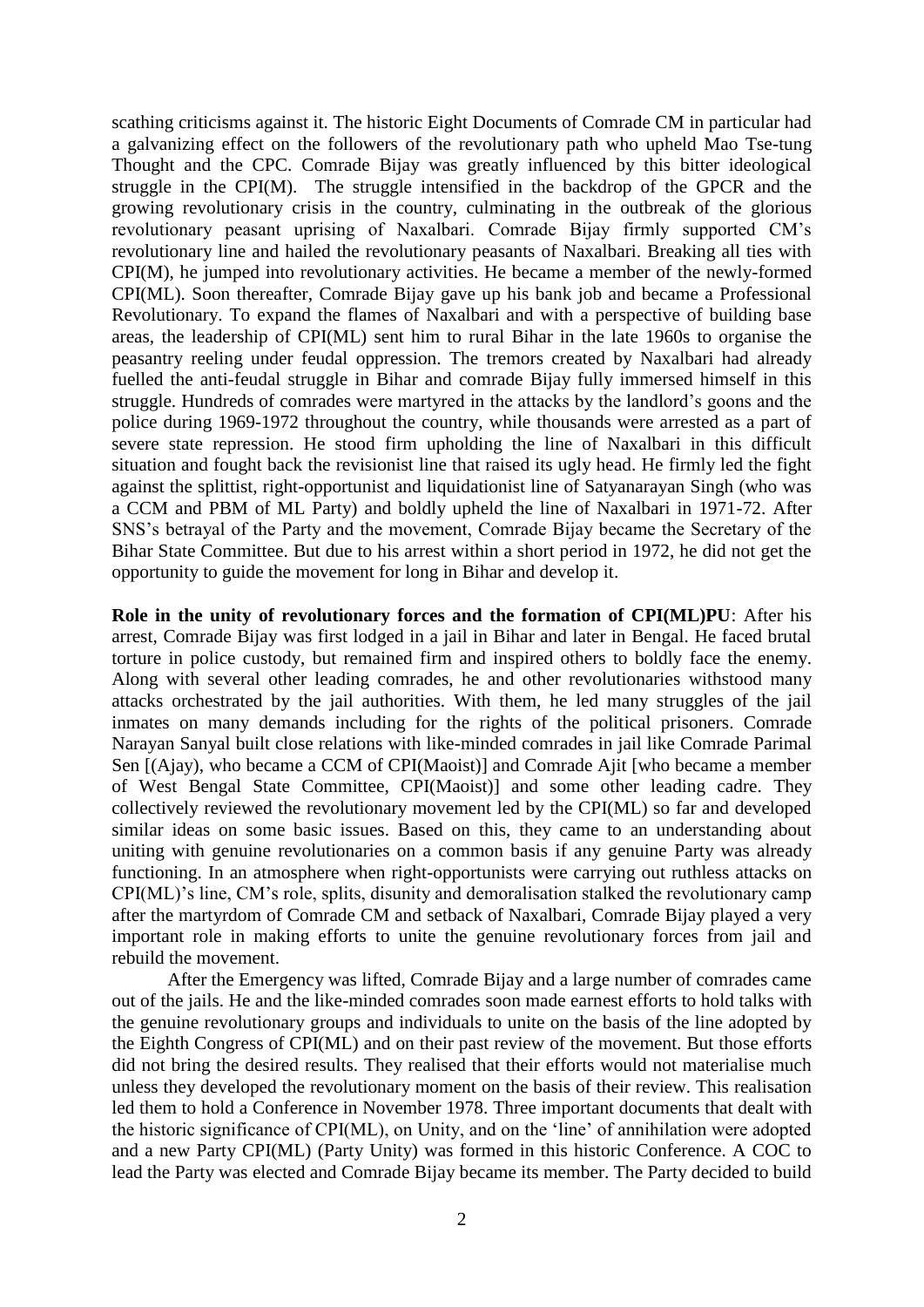a revolutionary peasant movement in South Central Bihar with a strategic view. Work among the peasantry also began in Nadia and Murshidabad districts of West Bengal.

After the formation of the Party Unity, the COC continued the unity efforts with other revolutionary groups. The first unity was achieved with the Communist Kranthikari Sanghatan (CKS) in 1980 which led to the formation of CPI(ML)(UO). A section of the erstwhile COC, CPI(ML) led by comrades Sharma and Appalasuri merged with UO in January 1982 to form CPI(ML) Party Unity. The Bihar faction of the CCRI(ML), an organisation mainly active in West Bengal, united with PU in 1988. A section of CPI(ML)[CT], known as the Co-ordination Centre,(or Sangram group) of Punjab united with the PU in 1990. Comrade Bijay played the main role in all these mergers.

**Role in developing the revolutionary movement:** Strengthened by the mergers, PU worked with a perspective to develop the agrarian revolution in Magadh region of Bihar. A considerable section of the Party's central leadership concentrated on this task. Comrade Bijay led this effort from the front by being in the field. Learning from the experience of revolutionary peasant struggle of Naxalbari and applying the mass line, a powerful antifeudal struggle was built up in Koel-Kaimur, Jehanabad and Aurangabad region. Party units were formed, workers' and peasants' organisation (MKSS) was established, a peoples' militia was built and guerrilla squads were formed to resist landlord's goons and the state's armed forces. The movement was strengthened by recruiting members from mass organisations and the militia into the Party and the guerrilla squads which were expanded by seizing arms from landlords and the police. To consolidate the gains of the movement and advance, Party education was imparted. Similarly, peasant revolutionary struggle was developed by the Party in the plains of Bengal by fighting against CPM's social fascist rule, particularly in Nadia, Murshidabad and Malda districts. A section of the PU leadership concentrated in advancing this movement and it emerged as an important area of class struggle led by the PU.

In both Bihar and Bengal, along with anti-feudal struggle, by learning from past experience, political mobilisation was done against imperialism, feudalism and on other people's issues. In Patna city, Kolkata, Krishnanagar, workers, students, youths, women and other oppressed sections were organised in worker's, student's and youth fronts. A women's front was developed in rural areas. The rural revolutionary movement was developed in some pockets of Punjab and of Srikakulam and Vijayanagaram districts in Andhra Pradesh. In this way, the Party developed a revolutionary movement in eastern India with a mass base in rural and urban areas. In the planning and execution of all this work as a member of the Party's COC, Comrade Bijay played a crucial role.

**Role in leading the Party in internal struggle:** Just when the conditions were maturing for the movement to advance by summing up the past experience and formulating new higherlevel tasks, a right-opportunist line was brought forward by the then Party secretary Ashok. The advocates of this line asserted that there were fundamental changes in the semi-colonial and semi-feudal relations due to the development of capitalist relations in agriculture, making agrarian revolution and PPW obsolete. But they failed to substantiate their claims with a Marxist analysis or to place any concrete strategy and tactics to carry out their line. This revisionist line threatened to liquidate the revolutionary character of the Party and all the gains it had achieved so far. This ideological-political struggle came to a head in the Party's Central Conference held in 1987. Comrade Bijay resolutely led the struggle against this wrong line to defend the correct line and safeguarded the Party. As a result of this, the erroneous line was defeated at the Conference and the line of Protracted People's War with agrarian revolution as the axis of the New Democratic Revolution was reaffirmed. The Party achieved unity on a higher basis. Ashok and another COCM deserted and Comrade Bijayda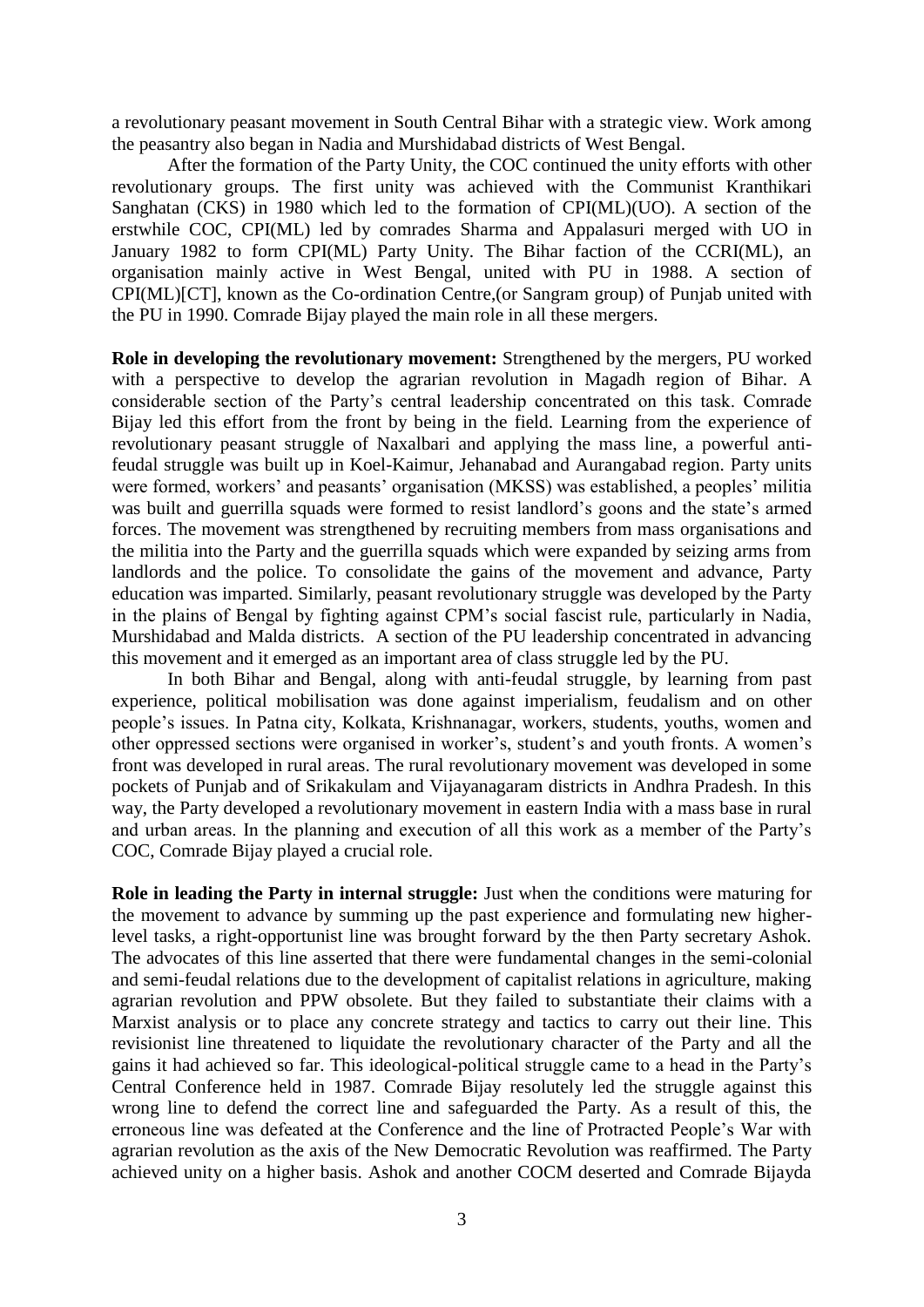became the Party Secretary. He ably led the Party as its secretary from 1987 till 1998 when it merged with CPI(ML)(PW) to form a new unified Party, the CPI(ML)[PW].

**Role in merger and in the unified party:** As the Secretary of PU Comrade Bijay consistently upheld the understanding of the Eighth Congress of CPI(ML) that genuine communist revolutionaries should unite on the basis of a common review of the past. Unity talks began between CPI(ML)(PW) and CPI(ML)PU in 1995 based on similar understanding of important domestic and international developments and continued. As a part of the unity process, PU's Central Conference was held in 1997 where eighteen years of the movement led by the Party was reviewed. Some vital questions on the party line were raised in a Critique Document was placed by a COCM during the Conference. The two-line struggle that followed led to the enrichment of the PU's political line and some valuable and correct criticism made by the critique document was incorporated in the POR by the Conference. Comrade Bijay played an important role in conducting this two-line struggle in the correct method and contributed to the successful conference. It had played a most important role in achieving unity between the PU and PW. After nearly three years of unity process and reaching a common understanding on all basic ideological, political, organisational and military issues the two parties merged to form CPI(ML)[PW]. Comrade Bijay played the main role on behalf of PU in leading its delegation and putting forth its positions with a desire for unity. After the merger, the united Party began preparations for the Ninth Congress to be held nearly thirty years after the Eighth Congress of 1970 held under Comrade CM's leadership. As a senior comrade and a PBM, Comrade Bijay was deeply involved in the preparations, in drafting Congress documents by summing-up the movement and in conducting the Congress held in 2001. When a left-sectarian line came up in the Congress, he played an important role as an elder comrade of the CC in defeating it. He had an important role in the successful completion of the Congress. As the PB in-charge from the CC, Comrade Bijay guided the South West Regional Bureau of the Party along with the SWRB Secretary. When a right-opportunist line raised its ugly head in Karnataka, he fought it back with other comrades and defeated it. When new revolutionary forces emerged in Assam, he helped to consolidate them by imparting ideological-political education and played an important role in expanding the Party there. He also maintained relations with a few national liberation organisations of the Northeast.

As a veteran comrade who was part of the revolutionary movement since Naxalbari and a CCM and PBM of CPI(ML)[PW], Comrade Narayan Sanyal played an important role in leading the new Party. He had the experience of the benefits of unity and the harmfulness of disunity for the revolutionary movement and the Party leading it. With the PU-PW unity, a large majority of the ML forces in the country were united. But the ongoing clashes between PW and MCC in Bihar (later referred to as the Black Chapter in the Party's history) worried him seriously. With sincere efforts from both sides and the fraternal Parties, MCC and PW successfully stopped the clashes with a self-critical attitude. It paved the way for the resumption of bilateral relations in 2001 which led to unity talks. On behalf of the CC of CPI(ML)[PW], Comrade Bijay played an important role in the unity talks with the MCC and preparing documents for the united Party with enriched understanding, leading to the merger of PW and MCCI and the emergence of CPI(Maoist). This made him extremely happy. He became a CCM and PBM of the new Party and played important role in the task of formulating its new tasks and in expanding the movement. A new Regional Bureau called the Central-Eastern Regional Bureau comprising of North Chhattisgarh and Odisha state was formed to carry out the expansion work in a planed manner. Comrade Bijay became the secretary of this RB. Unfortunately, however, he got arrested within fifteen months of the merger and even before this RB could become functional.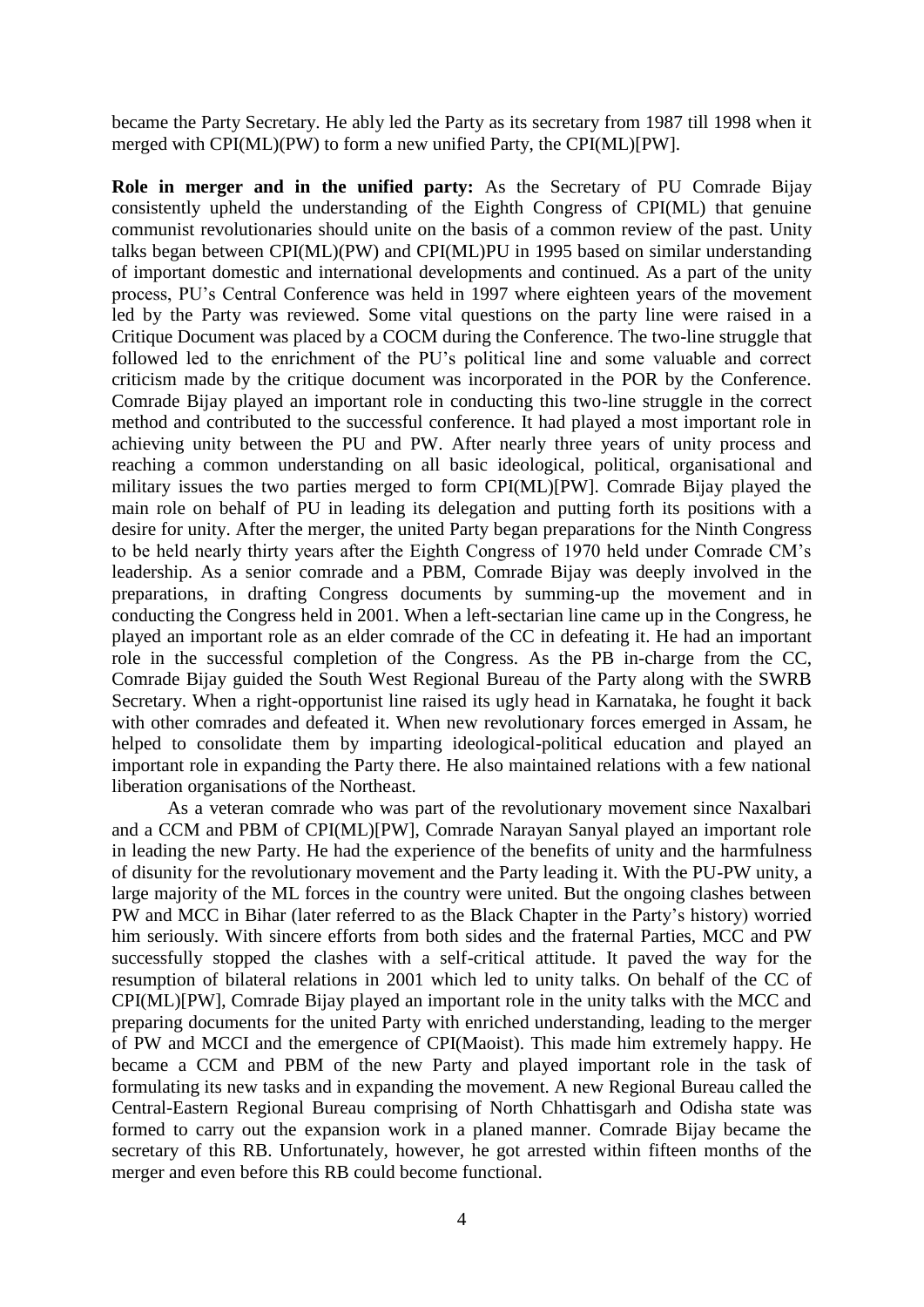**Jail life, release and open activities:** On 28 December 2005, Comrade Narayan Sanyal was abducted from Raipur by the SIB of AP Police with the connivance of the local and central authorities and was produced in a district court in AP only in the evening of 4 January. Numerous cases were foisted on him in several states including the attack on Chandrababu Naidu at Tirupati (AP), Operation Jailbreak in Jehanabad (Bihar), raid on Homeguard armoury in Giridih (Jharkhand), Madhuban multiple raid (Bihar), wiping out of 24 CRPF personnel in DK (Chhattisgarh), and so on. A local court in Chhattisgarh convicted him in one of the fabricated charges along with civil rights activist Dr Binayak Sen and businessman Piyush Guha and pronounced life imprisonment. The conviction and long confinement, however, failed to break his revolutionary will and spirit. He remained firmly committed to MLM and the revolutionary line of the Party in prison and set an example of resilience for any communist to emulate. But the long prison life, the difficult conditions of the jail and lack of adequate medical care took a severe toll on his health. When he was released in November 2014 after nearly nine years behind the bars, his health problems got much aggravated. In spite of his, without bothering about his health, Comrade Bijay soon got involved in open activities as a top-ranking veteran leader of the Party. In spite of his failing health, he placed some proposals before the CC to advance the movement and expressed his willingness to take up a share of the responsibility. In this way, he made all efforts to contribute to the revolutionary movement and gave his best till his last breath. He succumbed to cancer and passed away on 16 April 2017 in Kolkata amidst his family members, comrades and friends.

The loss of our beloved Comrade Bijay dada is a matter of profound grief for the CC, Party, the revolutionary movement and the oppressed masses of the country. His lifelong contribution as a steadfast communist, his role in the unity of the genuine communists and the PU-PW and PW-MCCI merger, his role in the CC and the Party will continue to inspire us. His indomitable spirit, youthful enthusiasm, initiative, sacrifice of everything he had for the liberation of the masses, remaining firm on MLM and the basic line of the Party without ever wavering, fighting and defeating right and 'left' opportunism, strong desire for unity of communists, integrating with comrades and the masses, his unbending communist resolve while in prison and the enthusiasm he displayed after release from jail will be etched in our memory for long.

Comrade Bijay personified great communist qualities. He never hankered after any recognition for himself. He maintained close and friendly relations with his comrades and the oppressed masses. He led a life of plain living and hard struggle. He had deep interest in studies and his knowledge was wide-ranging. He was always frank, straight-forward and pointed in expressing his opinion. He refrained from expressing himself without study and investigation of an issue under discussion. He always respected democratic centralism and collective functioning. He followed the opinion of the majority even when he was not in agreement with any issue. He was always ready to contribute and extend his help to his comrades as an elder in the CC. He remained unmarried to dedicate his whole and sole to the revolution.

With all these qualities, Comrade Narayan Sanyal easily won the recognition, respect and love of his comrades and the oppressed masses as a veteran leader of the Indian revolution. His five-decade long revolutionary life, his communist qualities and his sacrifice will continue to inspire all of us. Just as the outbreak of Naxalbari armed revolutionary peasant uprising completes its fiftieth anniversary, Comrade Narayan Sanyal too has left us after five decades of relentless revolutionary struggle. A comrade like him is an ideal before us. Our CC calls upon each and everyone in Party, PLGA and the revolutionary mass organisations to learn from him and imbibe his communist qualities to boldly advance the